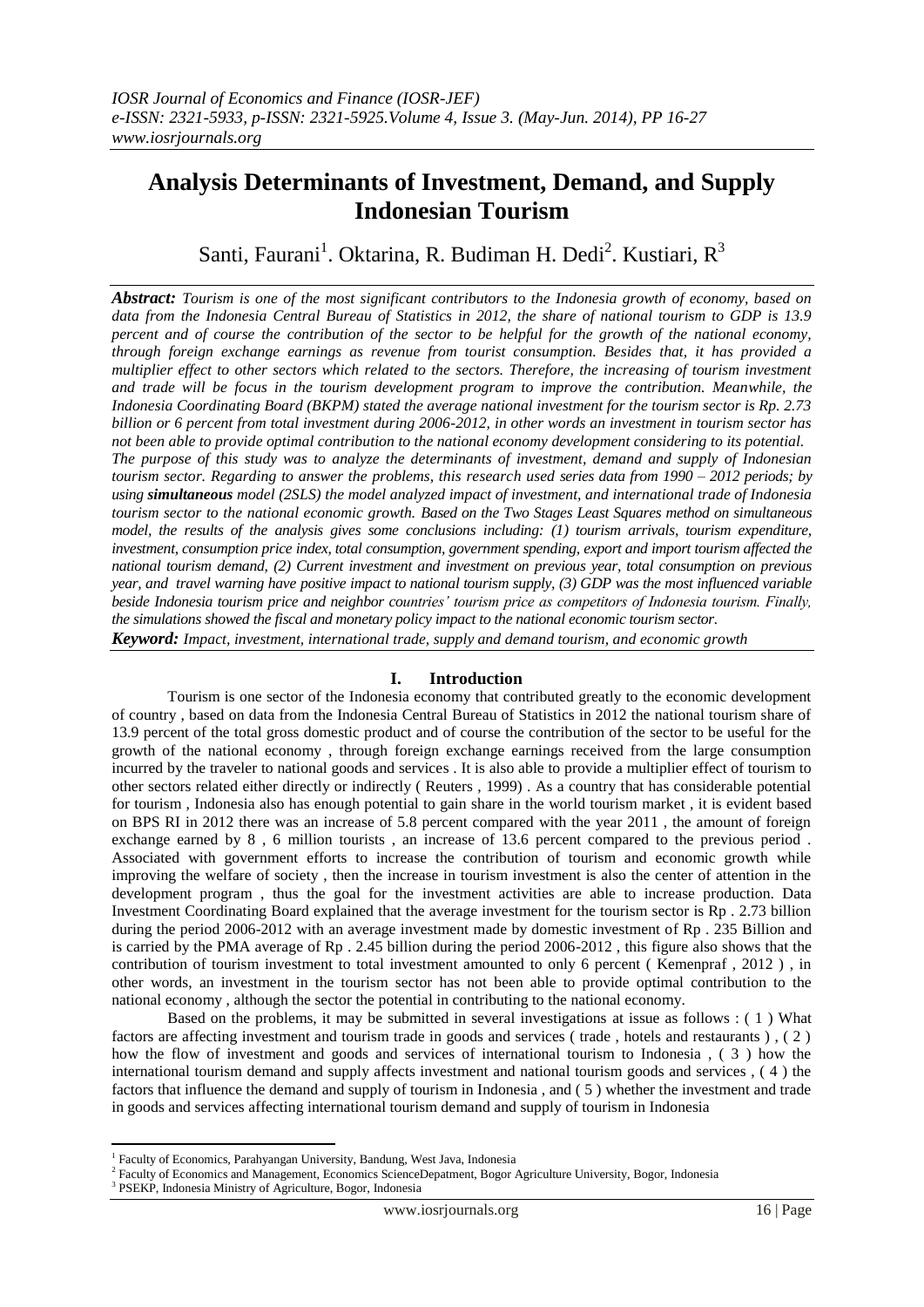Therefore, this study aims to : ( 1) to analyze the factors that affect the flow of investment and trade in goods and tourism services ( trade , hotels , and restaurants ) in Indonesia, ( 2 ) identify the influence of international tourism demand and supply of the investment and trade in goods and services in the Indonesian tourism , ( 3 ) analyze the factors that affect the demand and supply of Indonesian tourism ASEAN countries , Japan , USA , Europe , Australia , and the country laainnya ( Rest of the world) , and ( 4 ) formulating development policy implications of the tourism sector to increase economic growth.

## **II. Methodology**

#### **2.1 . Identification , Estimation , and Validation of Gravity Models**

In this study , models of investment and trade flows ( exports and imports ) of goods and services created by tourism panel using gravity , with the help of Eviews 7.1 program to perform data processing . Based on 5 models were constructed of the obtained equation is generally used method is the method of Fixed Effect Model Method for Indonesian tourism investment flow model of the flow of goods and services exports of Indonesian tourism , models the flow of imports of goods and services of tourism in Indonesia , and the Indonesian tourism demand flow model , while in the Indonesian tourism flow model supplys a method used is the method of Random Effect ; wherein in determining which method is used ( Fixed Effect of method and Radom Effect ) whereas the F test used in the next stage to determine the method or methods of approach between Fixed Effect and Poole and pooled Least Squared it is used Chow test ( Gujaratti , 1995 ) . While the test if there is any autocorrelation in the model is built , then used Durbin Watson Test ( DW Test ) . In addition , the validity of the model using indicator R2 of each equation . The models are:

1. Flow of Indonesia Tourism Investment  $Ln(FDI)_{ijt}$  = +  $\beta_1 LnGDP_{it} + \beta_2 LnGDP_{it} + \beta_3 LnPOP_{it} + \beta_4 LnPRICE_{ijt} + \beta_4 LnDIST_{ijt} + \varepsilon_{ij}$ 2. Flow of Indonesia Tourism Export<br>  $L_n X_{ijt} = \beta_0 + \beta_1 LnDIST_{ij} + \beta_2 LnGDP_{jt} + \beta_3 LnPOP_{it}$  $+\ \beta _4 LnEXCH_{ijt}+\beta _5 LnPrice_{ijt}+\beta _6 LnX_{ij-1}+\varepsilon _i$ 3. Flow of Indonesia Tourism Import<br> $L_n M_{ijt} = \beta_0 + \beta_1 LnDIST_{ij} + \beta_2 LnGDP_{it} + \beta_3 LnEXCH_{ijt}$ +  $\beta_5$ *LnPrice*<sub>iit</sub> +  $\beta_6$ *LnM*<sub>ii-1</sub> +  $\varepsilon_i$ 4. Flow of Indonesia Tourism Demand  $Ln(TR)_{ii} = \beta_0 + \beta_1 LnGDP_{it} + \beta_2 LnGDP_{it} + \beta_3 LnPrice_{iit} + \beta_4 Price_{kit}$ +  $\beta_5$ *LnEXCH*<sub>it</sub> +  $\beta_6$ *LnPOP*<sub>ij</sub> +  $\beta_6$ *LnTrC*<sub>ijt</sub> +  $\varepsilon$ <sub>ij</sub> 5. Flow of Indonesia Tourism Supply Ln TS<sub>ij</sub> β0 + β1LnGDP<sub>it</sub> + β2LnGDP<sub>it</sub> + β3LnDistance<sub>ijt</sub> + β4LnPrice<sub>ijt</sub> + β5LnEXCH<sub>ijt</sub> +  $\beta 6LnC_{it}$  +  $\beta 8LnPop_{ij}$  +  $\beta 9LnD1_i$  +  $\beta 10LnD2_i$  +  $\beta 11LnD2_j$  +  $\varepsilon_{ij}$ 

#### **2.2 . Identification , Estimation , and Simultaneous Model Validation**

In this study, there are two blocks of equations that Indonesian tourism demand equation block, and the block supplys Indonesian tourism . While the identification of over-identified equation shows all the used methods Two Stage Least Squares ( 2SLS ) , economic models additives include 11 linear equations ( equations 9 and 2 structural equation identity ) . Research includes 57 variables ( current endogenous variables 15 , 8 current exogenous variables , and 11 bedakala exogenous variables ) . Data processing program SAS / ETS version 9.1 . F-test to examine the relationship between variables simultaneously , while the t-test to examine the relationship between the individual and the endogenous explanatory variables . DW test for the identification of the symptoms of autocorrelation . Dw test for simultaneous equations with lag endogenous variables ( lagged - endogenous variables ) . Validation criteria or either / or absence of the alleged value of econometric models is the Root Mean Square Error ( RMSE ) , Root Mean Square Percentage Error ( RMSPE ) and U - Theil coefficient . In addition , the validity of the model using indicator R2 of each equation . While to investigate the impact of supply and demand effects of international tourism to investment and trade in goods and services of tourism in Indonesia , then used some of the analysis : ( 1 ) GDP GDP rising home countries of foreign tourists amounted to 3 percent , ( 2 ) interest rate of 5.75 percent , ( 3 ) Inflation amounted to 6.8 per cent due to higher prices of subsidized fuel , ( 4 ) the magnitude of the consumption increase by 10 percent due to the economic growth of 6 percent per year , ( 5 ) the fall in investment by 10 percent , ( 6 ) decrease in the number of tourist arrivals by 10 percent due to the travel warning , and ( 7 ) the depreciation of the domestic currency against foreign currencies by 10 percent.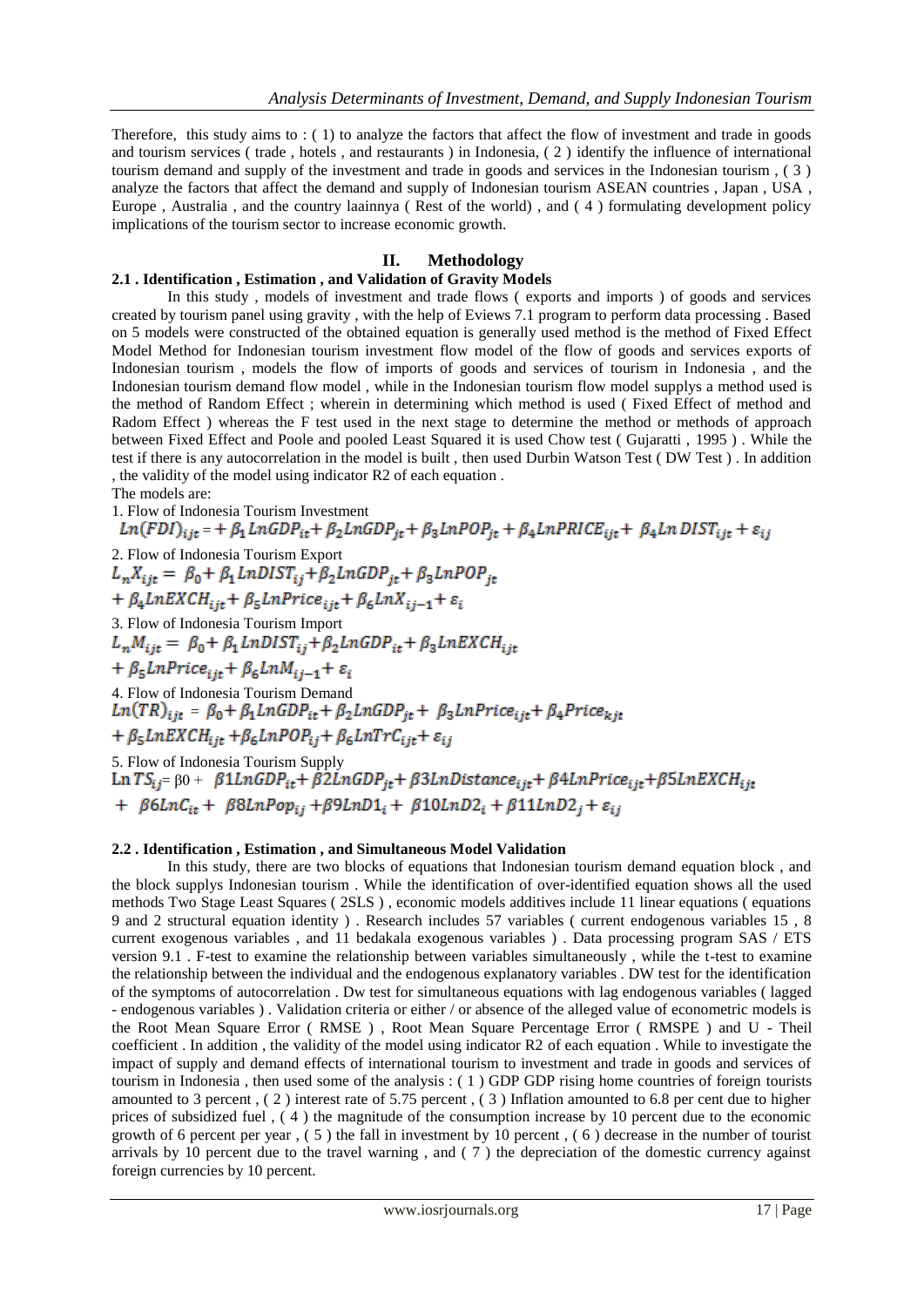The models are:

**Tourism Arrival =**  $TA_t =$ **Indonesia Tourism Price** : Tourism Expenditure:<br>  $TE\_EU_t = b_0 + bc_1 Y C_t + b_2 TE_{(t-1)} + b_3 P Ina_t + b_4 D2 + \mu_{2t}$ **Investment:**  $I_t = c_0 + c_1 Y_t + c_2 I_{(t-1)} + \mu_{3t}$ Government Expenditure  $G_t = d_0 + d_1 Y_t + d_2 G_{(t-1)} + \mu_{4t}$ **Ekspor:**  $X_t = e_0 + e_1 Y_t + e_2 E R_t + e_2 X_{(t-1)} + \mu_{5t}$ **Impor:**  $M_t = f_0 + f_1 Y_t + f_2 M_{(t-1)} + \mu_{6t}$ **Konsumsi Wisatawan**<br> $TE_t = g_0 + g_1 Y C_t + g_2 TE_{(t-1)} + g_3 P Ina_t + g_4 D2 + \mu_{7t}$ **Consumer Price Index:**  $CPI_t = h_0 + h_1R_t + h_2MS_t + \mu_{8t}$ 

# **III. Analysis And Results**

#### **3.1. Flow of Indonesia Tourism Investment**

f the function of direct investment flows ( FDI ) from ASEAN countries ( Malaysia , Singapore , Thailand , and Filipna ) , Japan , United States , European Union , Australia , and Rest of the World ( ROW ) to Indonesia , which describes the relationship between the magnitude of investment coming from the country of origin of foreign tourists to Indonesia ( in this case is Foreign Direct Investment ) of the independent variable GDP ( tourist home countries and Indonesia), the number of population ( travelers home country), Price Tourism ( tourist home countries and Indonesia) , and the distance ( between travelers and Indonesian origin ) as a proxy . Influence the magnitude of investment flows into Indonesia tourism to GDP is positive country of origin of tourists , this means that an increase in investment ( inward ) Indonesian tourism GDP will increase for both parties ( Indonesia and the country of origin of tourists ) over a period of 23 years the amount of investment ( inward ) Indonesia from other countries as a whole in 2012 was 1.9 billion USD , up by 18 percent compared to 2011 . While the influence of investment to the country of origin population of tourists and the distance between the country of origin of foreign tourists to Indonesia is positive and significant , indicating that the value of investments ( inward ) which produced the two variables in the sense that if the direction of origin of foreign tourists rising population is increasing the amount of investment ( inward ) generated also increases . Neither the distance , the closer the distance between Indonesia and countries of origin of tourists , the greater the value of the resulting investment ( Archer , Brian & Cooper . 1994) . As in the case of Singapore investment tends to increase , in addition to the trend factor increase in GDP of the country for a period , which is close to the distance Singapore Indonesia was the determining factor in generating investment ( inward ) .

#### **3.2. Flow of Indonesia Tourism Goods and Services Exports**

In this method a variable distance , price of Indonesian tourism homestead in the country of origin , the exchange rate against foreign currencies origin of tourists , population , tourism and exports of the previous year is a variable that significantly influence the 95 percent confidence level , which indicates the effect of the distance to the positively to the value of exports of goods and services is tourism means to the increasing distance between the country of origin of foreign tourists visiting Indonesia to raise the value of exports of goods and services of Indonesian tourism . While the relationship between the value of exports of goods and services at a price of Indonesian tourism Indonesian tourism in the countries of origin of tourists and the exchange rate to the amount of tourism exports is negative , the fall of the domestic currency against foreign currencies led to the goods originating from abroad ( imports ) will be more expensive than the goods in the country , and it also led to an increase in exports , on the other hand a direct relationship ( positive ) occurs in a population and tourism exports in the previous year . Overall the estimation results obtained from the relationship antaara export value of tourism to the explanatory variables is equal to 92.7 percent .

#### **3.3. Flow of Indonesian Tourism goods and services Imports**

At this import flow method variable distance , Indonesian GDP , and imports of goods and services in the previous year Indonesian tourism is a variable that significantly ( at the 99 percent confidence level ) . Relationship between the value of imports of goods and services to the tourism tourism prices expressed in a negative relationship in the estimation results , according Made Suyana (2006 ) , the increasing growth of tourism sector in the tourist area will always be followed by a rise in consumption is needed , if those needs are not able to offset the domestic production capacity generally those needs will be met with efforts to import the goods and services needed by the tourism actors . Also, the estimation results obtained from the positive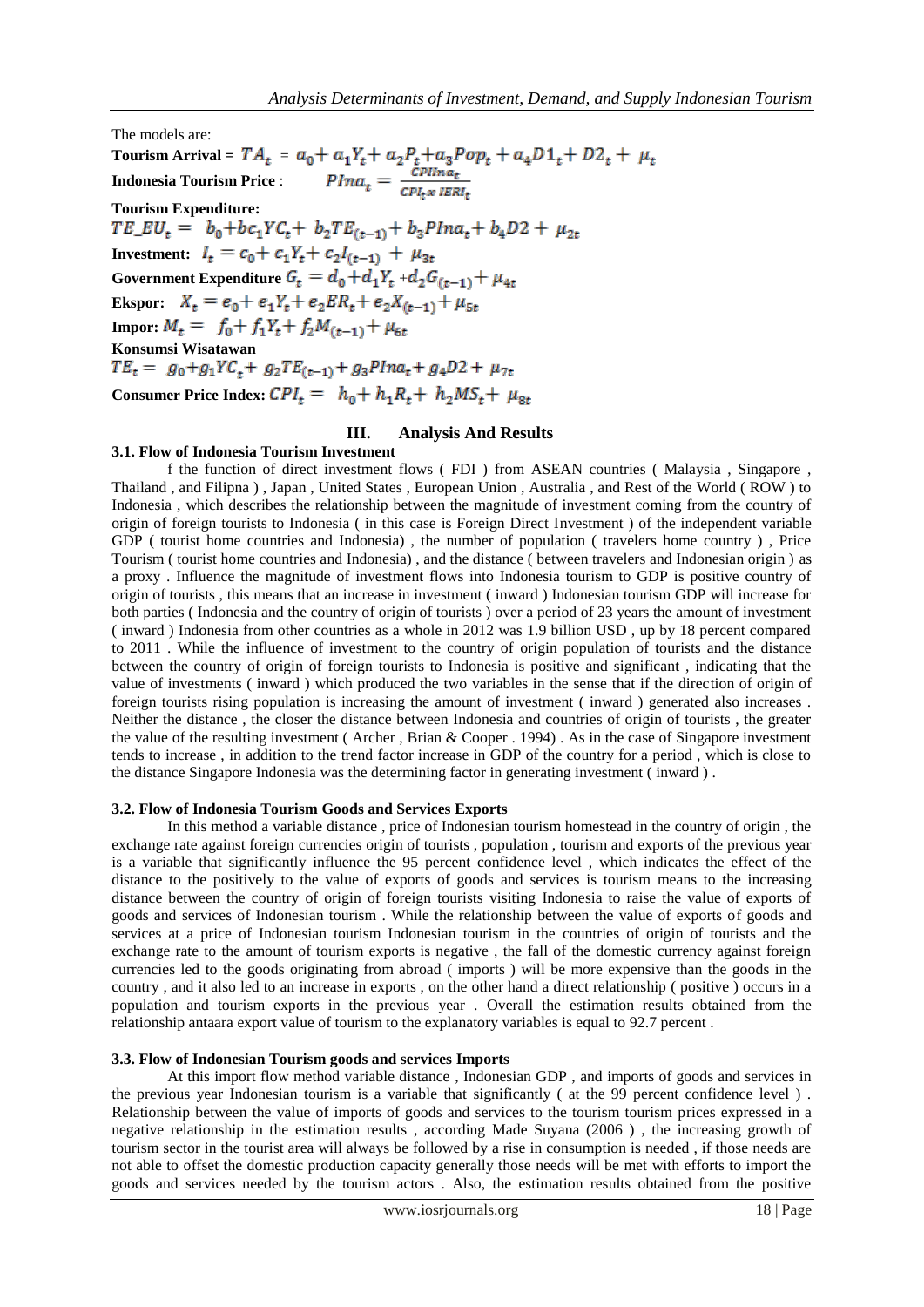relationship between the import value of imports of goods Tourism with tourism services earlier this year means that the increase in the value of imports of the previous year will be followed by a rise in the years thereafter and vice versa . In general, the statistical results obtained from the relationship between the value of imports of goods and services to the Indonesian tourism is the independent variable by 96 percent and the remaining 4 percent are influenced by factors other than the study of factors such as tariff , which tariff component itself during nearly 10 decades since the entry of Indonesia to be a member of the World Trade Organization forum , components tend to rate the wane , and this of course indicates that, with the agreement of the reduction and elimination of some tariffs for some goods and services allows for easy going flow of goods and services that enter to Indonesia ( Widjaja , 2000) .

## **3.4. Flow of Indonesia Tourism Demand Goods and Services**

In the flow model of the tourism demand variable Indonesian GDP , GDP countries of origin of tourists , the price of Indonesian tourism , tourism price of other countries , and tourism consumption , are variables that significantly affect demand for Indonesian tourism at 90 percent confidence level with 93.2 percent of the relationship , where all explanatory variables thinking about relationships that are positive except the Indonesian tourism price variable that is negative to the amount of demand for Indonesian tourism . Positive relationship indicates that if the variable GDP , price tourism competitor countries ( other countries ) , and consumption of tourism , the number of requests increases, increase tourism , the coefficient for the change . Phenomenon empirically shows that the increase in GDP shows the increase in production and income levels in a country as a whole , increased production directly trigger an increase in income so that consumption will increase in line with rising incomes. Conditions where GDP has increased (in 2012 rose 5 percent) of course become a basis for economic growth in various sectors including the tourism sector , as well as the GDP of countries of origin of tourists , though to European Union countries which for several years was since the economic crisis hit Europe GDP growth for the countries in the region showed a negative trend but this does not really affect the magnitude of Indonesian tourism demand , as well as Australia where the GDP in 2012 rose by 2.5 percent dibandikan with the previous year . Australian GDP upward trend also shows an increase in tourism demand indicating the economic growth is increasing the level of social welfare due to the increase in revenue earned so with the increase in the end come to raise the overall consumption . While the positive relationship between the price of tourism with other countries shows that Indonesia's tourism demand with rising prices in other countries tourism is an opportunity for Indonesia to take the opportunity to increase the number of tourists , including in this case the demand for goods and services needed in tourism ( Adi Laksono , 2011) . Because basically the international tourism demand in Indonesia is influenced by the country of origin of tourist income , price of Indonesian tourism , and tourism price competitor countries , in this study is Malaysia , Singapore , and Thailand , and whether tourist arrivals to Indonesia is a series of three traveling tourism the country ( as complements ) or a single choice as a premier travel destination ( as substitutes ) . Price of tourism actually consists of prices of various types of goods and services making it difficult to get a single number on the price , therefore, the price of tourism can be represented by the destination country 's consumer price index divided by the consumer price index divided by the travelers home country currency exchange rate to two countries ( Choyakh , 2008) .

#### **3.5. Flow of Indonesian Tourism Supply**

From the estimation, it is evident that 5 variables that significantly influence the magnitude of Indonesian tourism supplyings : Indonesian GDP , price of Indonesian tourism , consumption Indonesia, and dummy economic crisis in Indonesia. Relationship between the magnitude of the consumption of tourism supplyings Indonesia Indonesia tourism which is positive in all countries where the average has increased by 5 percent with the production capacity is expressed by the amount of capacity -star hotels and other accommodation is no less than 0.5 million hotel beds, exactly 542.640 points sleeping with details of 191.948 star hotels and other accommodation bed bed number 350.692 ( BPS , 2012) , is contrary to the conditions that really happened , where the ability of the tourism production capacity in the year 2011 the number of foreign tourist arrivals recorded BPS Indonesia increase 10 percent compared to the previous year , this is due to the reduction in the amount of consumption by other countries due to a slowdown in economic growth in the world ( especially the United States , and European countries ) which has decreased an average of 3.5 percent in 2011 ( IMF , 2012) . While the relationship between the magnitude of Indonesian tourism deals with the amount of national income is positive indicates that the magnitude of the increase Indonesia's GDP increase tourism supplyings , the stated amount of tourism supplys the ability of tourism production capacity on the one hand is the government spending to fund efforts to increase the production capacity , this means with the increasing national income will encourage production activities are followed with the increasing supplys in various sectors including tourism. While the rising price ratio between Indonesia tourism in other countries shows that there has been a rise in prices of tourism caused by rising costs of production inputs . Inflation supplys also include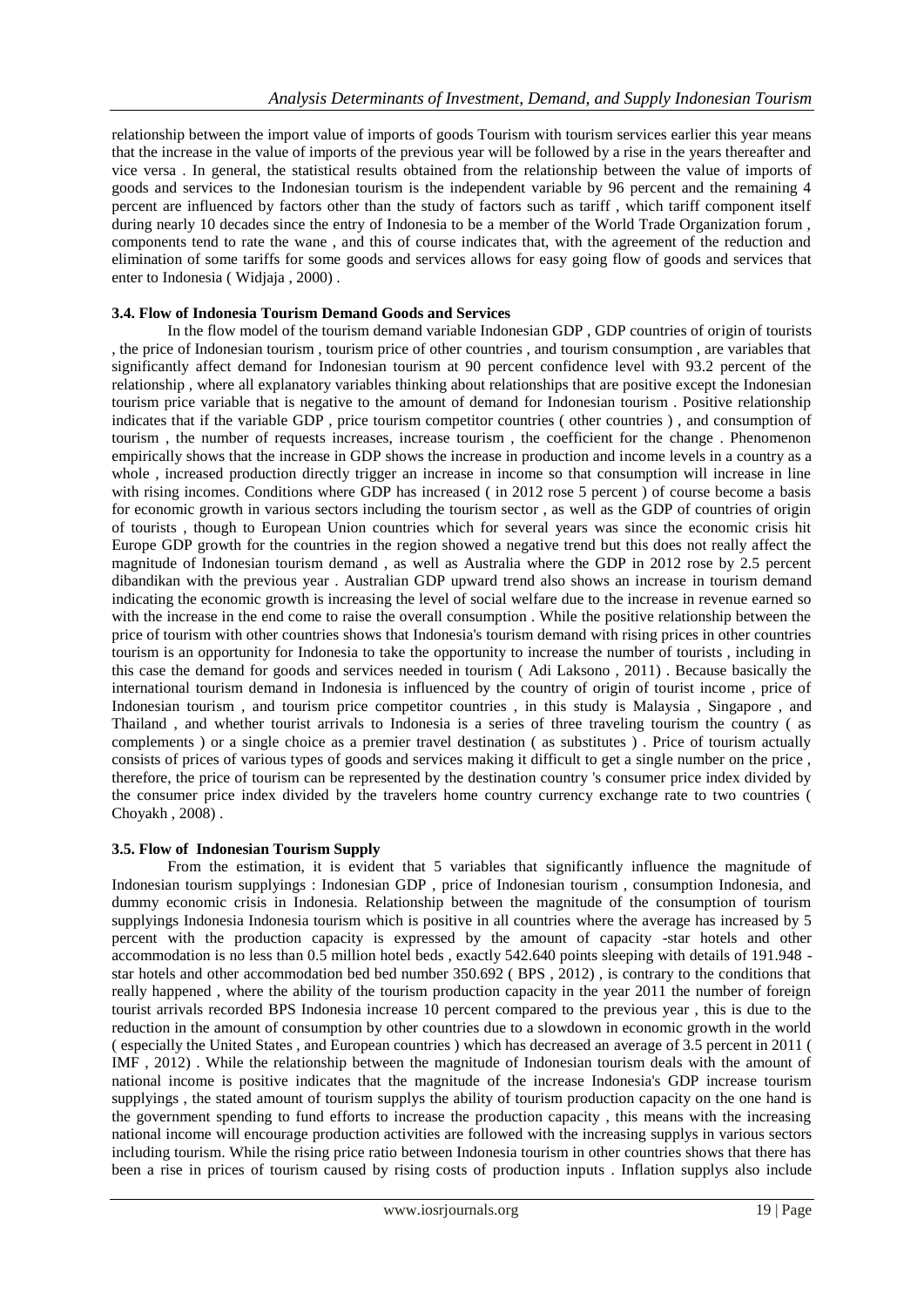supply shocks that could trigger inflation price increases the supply of goods ( Samuelson and Nordhaus , 2004) . Factor shock ( shock ) are included in this inflation is when there is an increase in international commodity prices including crude oil prices , rising food prices due to production shock caused climate disruption and weather , or the rise in import prices due to the depreciation of the exchange rate , it this also applies to increasing domestic consumption will lead to an increase in the prices of goods in the domestic rupiah depreciated even more so if the impact on the cost of production using imported components . In contrast to the negative relationship is the tourism supply in the variable exchange rate against foreign currencies and the economic crisis dummy Indonesia, this happens because in a crisis rupiah depreciated against foreign currencies as a result of production costs in the country , will increase production costs incurred primarily by industries that use imported material component . Conversely in times of crisis that the rupiah depreciated against foreign currencies led to price ratio of the price of domestic goods in other countries declined as a result of domestic prices including the price of tourism is much cheaper than the price of tourism in other countries and this is what triggered the increase in foreign tourist arrivals to Indonesia.

## **3.6. Indonesia Tourism Demand Analysis**

From the results obtained that estimates the magnitude of the relationship between the nine endogenous variables ( visits by foreign tourists , expenditure by foreign tourists , Tourism Investment , for Tourism, Government spending in the tourism sector , tourism exports , and imports of tourism ) with exogenous variables derived from 6 countries ( ASEAN , Japan , USA , Europe , Asutralia , and the whole world ) to block the demand ranges from 25 percent to 99 percent.

The above table of results can be explained on the impact of each vairabel exogenous to endogenous variables as follows :

1 . The impact of an increase in the number of foreign tourists visiting the inflation rate is essentially not directly ( through the exchange rate transmission ) , and with the exchange rate changes ( both appreciation and depreciation of currencies ) will affect revenues , which in turn affects the level of consumption as measured by the ability of purchasing . Vice versa , the increase in the purchasing power of the domestic currency will be followed by a proportional appreciation of its currency , as such , changes in currency exchange rates of a country or due to the occurrence and causes of inflation in the country ( Singh , 1997) , so that the changes in exchange rates between countries sending and receiving travelers affect tourism receipts which triggered inflation due to an increase in purchasing power due to the increase in revenue .

2 . Conditions under which a country 's economic crisis is usually marked by slow economic growth in which an increase in inflation and the exchange rate depreciating currency , a condition in which the domestic currency depreciates then the prices of goods in the country will be much cheaper and in this condition it is also a competitiveness of the country will experience at a better price to the prices in other countries and of course will affect the demand ( Dornbusch , et.al ; 2004) . In the case of Indonesian tourism demand impact of Asean and Japan to demonstrate the economic crisis dummy with the economic crisis will raise ASEAN tourism investment in Indonesia , this phenomenon shows that despite the economic crisis , but does not affect the investment climate in Indonesia , as Indonesia is one of the countries that have a huge potential and broad among Asean countries , it is the primary attraction for other countries including ASEAN countries ( both Singapore and Malaysia as the largest Asean investor in Indonesia) . While at the time of economic crisis characterized by negative economic growth , one of the efforts to revive the economy by increasing government consumption dalah where the increase in consumption is expected to meciptakan growth factors of production in the country that can boost employment and incomes ( Between , 1999) . In contrast to the results estimated in some countries ( Europe , USA , Autralia , and ROW ) which indicates that the loan interest rate in a country is negatively related to the level of high investasi.Semakin interest rate , the lower the level of investment , and vice versa because the interest rate is cost of capital that must be removed . In other words, the higher the interest rate it charges to be incurred ( Cost of Capital ) issued also greater ( Horvart , 2006)

3 . Conditions where the higher the national income of a country , the higher the demand for goods - imported goods . This is because in a country that experienced an increase in income tends to strengthen the exchange rate , in which the exchange rate changes on output growth seen large effect on the economy is open . If the exchange rate tends to strengthen the country could lead to an increase in imports as prices of imported goods will be cheaper than the entry price in the country, thus, decrease the value of its own currency exchange rate tends to increase net exports , and vice versa .

4 . Variable impact on the level of the consumer price index in the tourism consumption Indonesia\_Jepang tourism demand model indicates that under conditions of price increase on certain items will affect the prices of other goods including tourism will lead to inflation as well as rising transportation costs due to rising prices fuel which in turn will raise the prices of other goods and services, including commodity prices used in tourism activities . In other words, the growing conditions where total demand will trigger changes in the price level ( demand pull inflation ) , this happens because of the increasing volume of medium of exchange or liquidity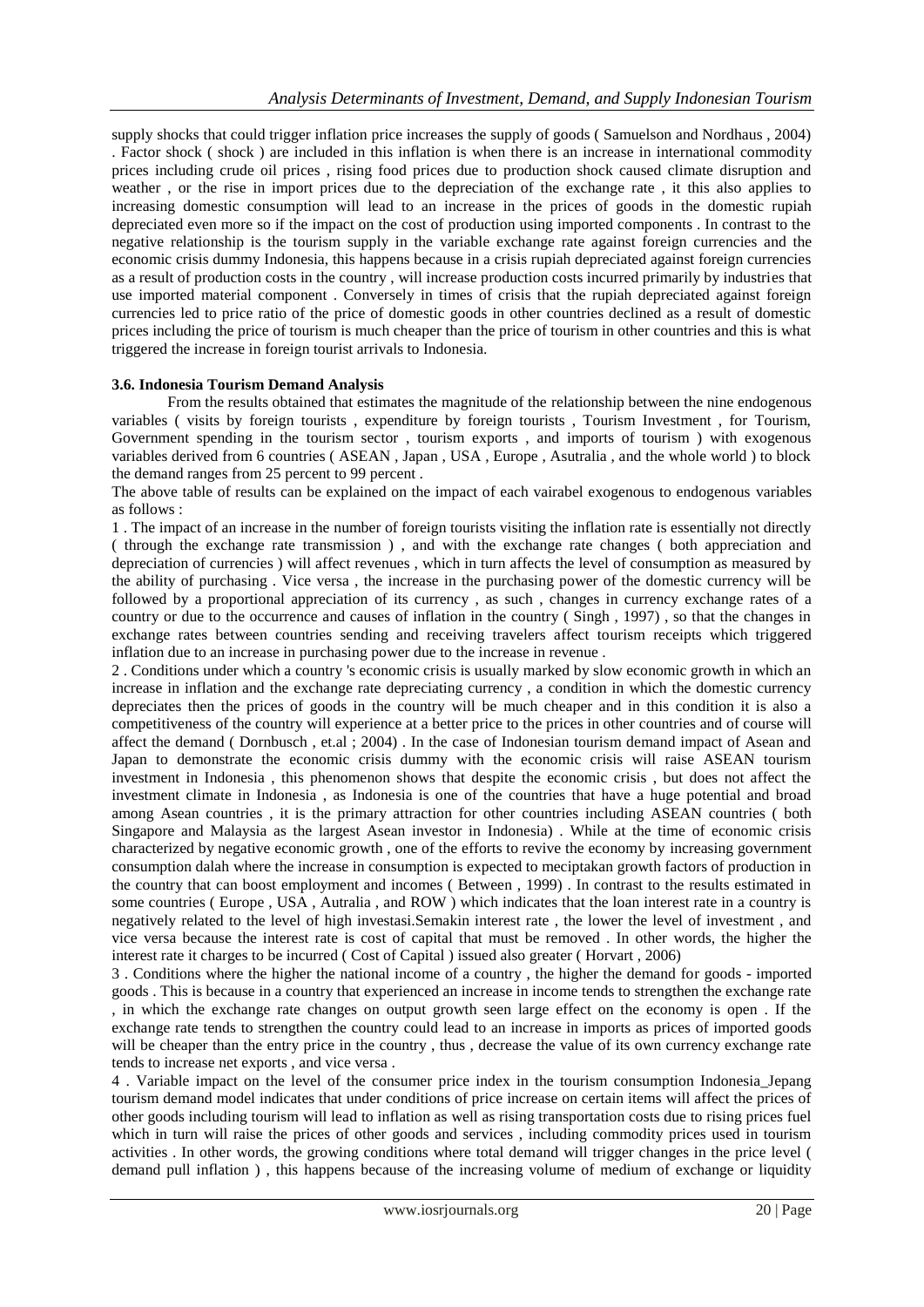associated with the demand for goods and services resulting in increased demand for factors of production ( Dornbusch et . al ; 2004) .

5 . Income on variable parameter estimation shows that with an increase in the value of exports by 1 percent tourism will increase revenue peubahnya coefficient , an increase in a country's exports show has been an increase in the production sectors in the country so affected people's income increase due to the increasing factor - factor production in the country ( Sadono Sukirno , 2001 ) . While exports lagged variable parameter estimates indicate that the previous year with an increase in the value of exports by 1 percent in the previous year will be followed by increase in export value of the coefficient peubahnya increase for next year .

6 . The impact of income per capita consumption of foreign tourists to variable ; course with rising per capita income will affect people's purchasing power as well as the ability to consume . So is the increase in price of Indonesian tourism in the countries of origin of tourists would affect the competitiveness of Indonesian tourism competitiveness means , if the declining competitiveness of Indonesian tourism price is considered expensive and of course will affect the amount of consumption that was issued , because basically the price increase tourism triggered by the presence of ter - inflation or currency appreciation dometik ( IDR ) against foreign currencies , triggering a rise in prices in the country ( Singh , 1997) . Whereas if the impact of consumption to economic crisis dummy variable is negative then it would indicate the onset of decline in the consumption trend of tourists due to the economic crisis and this will also affect inflation and the exchange rate , because at the time of the economic crisis the purchasing power of which tend to decrease .

7 . Effects of inflation ( CPI ) to variable interest rates and money supply in the country in several countries , showed that with the increase in the domestic money penawana by 1 percent would raise the amount of CPI ( inflation ) of coefficients peubahnya , which deals with the amount of money in society will trigger the growing circulation of money in the community that will lead to increased demand which in turn led to an increase in prices ( inflation ) .

8 . Travel warning against the impact dummy endogenous variable consumption and foreign tourists visiting the estimation results shown in block - European demand for Indonesian tourism , where the results showed that with the travel warning for Indonesia tourism which is shown by the prospective tourists will impact than the number of foreign tourists of course it will directly affect the amount of consumption incurred by tourists themselves , which in turn of course will have a negative impact on revenues from tourism for Indonesia .

3.7. Analysis of Tourism Expenditure (Supply)

Block of Indonesian tourism supply, in this study used three structural equation models are equations consumption of goods and tourism services (CT\_Ina) , investment and capital formation Indonesian tourism (IT\_Ina) , and government spending in the tourism sector, Indonesia (GT\_Ina) . Model equations consumption of goods and services of Indonesian tourism , which obtained the overall magnitude of the coefficient of determination ( r - square ) 0.516 which shows that the variation of the relationship between the explanatory variables on the endogenous variable is equal to 51.6 percent , where the variable lag consumption on a year earlier , and visits foreign tourists to Indonesia are all factors that affect the most dominant in the Indonesian tourism consumption . Relationship between investment , government spending , and consumption of tourism on tourism investment is positive , according to Keynes stated that with the increase in investment is usually followed by a rise in consumption and government spending , ceterus paribus , and this is empirically proven in this case ( Dornbusch et . al ; 2004) . The model equations are all within a block of two Indonesian tourism supply is the model equation and the formation of capital investment in Indonesia's tourism sector , which in this model is obtained coefficient of determination ( r - square ) of 0.977 . While the factors that influence the tourism sector investment variables Indonesia is Indonesia's GDP , investment in the previous year , and spending pememrintah . If it is known that the investsi tourism is a type of short-term investments which, according to Adrian Bull ( 1995 ) most of the tourism investment mmerupakan type of activity with periods of short-term investment returns (payback period) is relatively short . On government spending equation model in the tourism sector , based on the results lag estimates of government spending in the previous year , the large number of foreign tourists visiting , and the large number of foreign tourists visit in the previous year are the dominant factors that affect government spending in the tourism sector , with the magnitude of the relationship is 60.5 percent.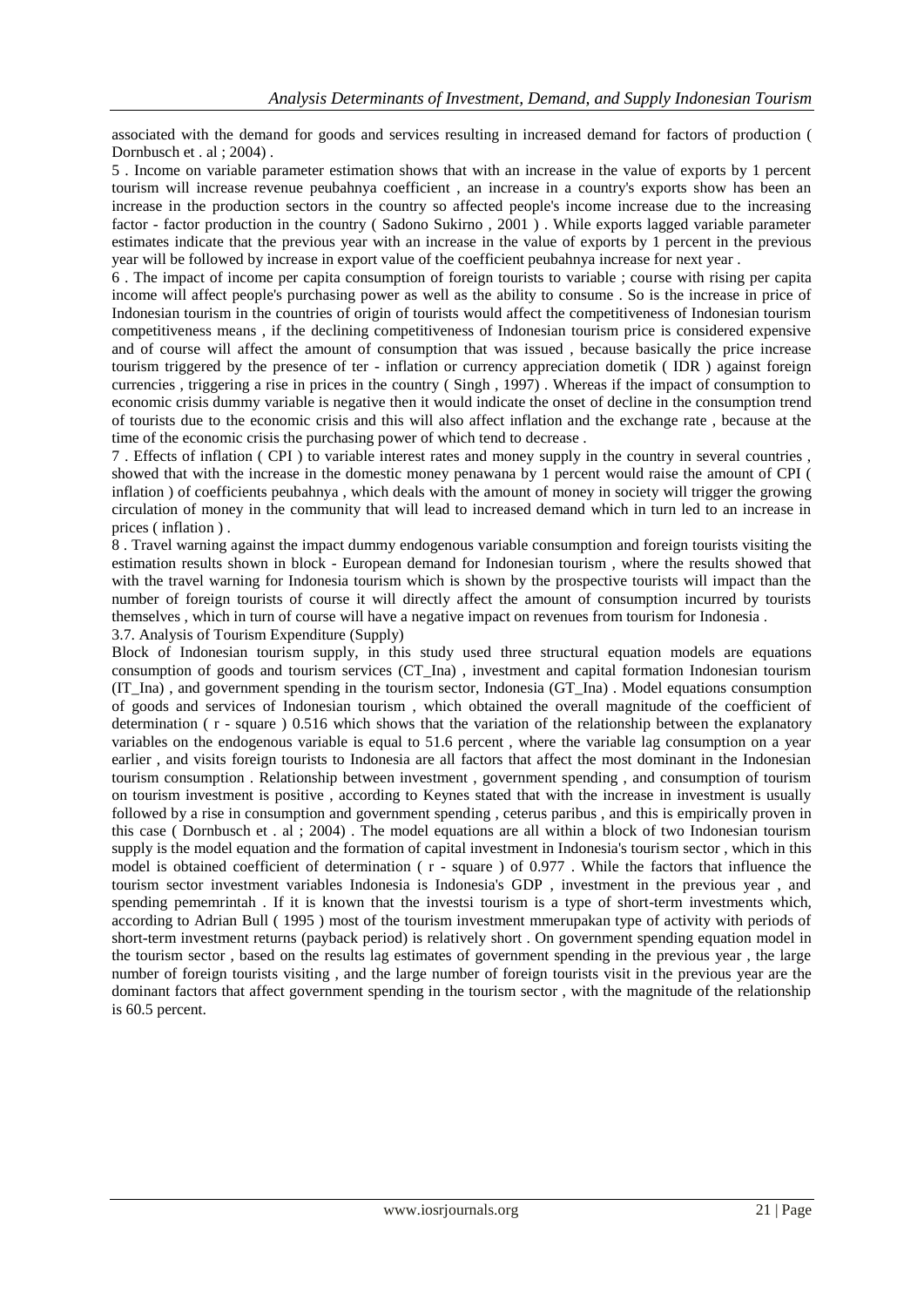|                        | Flow of Investment Tourism | Flow of Tourism Import |                        |                    |        |  |
|------------------------|----------------------------|------------------------|------------------------|--------------------|--------|--|
| Variable               | Elastisitas                | Prob.                  | Variabel               | Elastisitas        | Prob.  |  |
| <b>GDPJT</b>           | 0.21512                    | 0.1414                 | <b>DISTIJT</b>         | $-1.595.408$       | 0.0000 |  |
| POPJT                  | 0.748571                   | 0.0000                 | <b>GDPIT</b>           | 1.939.836          | 0.0000 |  |
| <b>DISTIJT</b>         | 0.66006                    | 0.0006                 | MIJT 1                 | 0.08703            | 0.0000 |  |
| R Squared              | 0.422062                   |                        | R-squared              | 0.960388           |        |  |
| F Stat                 | 1.927.966                  |                        | F-statistik            | 3.079.121          |        |  |
| <b>DW</b>              | 1.739.132                  |                        | <b>DW</b>              | 1.290.127          |        |  |
|                        | Flow of Tourism Export     |                        | Flow of Tourism Demand |                    |        |  |
| Variabel               | <b>Elastisitas</b>         | Prob.                  | Variabel               | Elastisitas        | Prob.  |  |
| <b>DISTIJT</b>         | 0.182092                   | 0.0040                 | <b>GDPIT</b>           | 0.147952           | 0.0086 |  |
| <b>POPJT</b>           | 254.226                    | 0.0058                 | <b>GDPIJT</b>          | 0.268073           | 0.0097 |  |
| <b>EXCHIJT</b>         | $-0.364769$                | 0.1265                 | PRICEIJT               | 0.229171           | 0.0658 |  |
| <b>PRICEIJT</b>        | $-0.364744$                | 0.0035                 | PRICEKJT               | $-0,764109$        | 0.0297 |  |
| XIJT 1                 | 0.099236                   | 0.0000                 | POPIJT                 | $-0,43152$         | 0.1592 |  |
| R-squared              | 0.927824                   |                        | <b>TRCUT</b>           | 0.094417<br>0.0003 |        |  |
| F-statistik            | 1.472.474                  |                        | R-squared              | 0.932485           |        |  |
| Durbin-                |                            |                        |                        |                    |        |  |
| Watson stat            | 1.139.904                  |                        | F-statistik            | 1.438.709          |        |  |
| Flow of Tourism Supply |                            |                        | Durbin-Watson<br>stat  | 11.780.093         |        |  |
| Variabel               | <b>Elastisitas</b>         | Prob.                  |                        |                    |        |  |
| <b>GDPIT</b>           | 0.582309                   | 0.0008                 |                        |                    |        |  |
| PRICEIJT               | 1.104.903                  | 0.0000                 |                        |                    |        |  |
| <b>EXCHIJT</b>         | $-107.399$                 | 0.0001                 |                        |                    |        |  |
| <b>CIT</b>             | 0.449388                   | 0.0610                 |                        |                    |        |  |
| DIJT                   | $-0,11603$                 | 0.0411                 |                        |                    |        |  |
| R-squared              | 0.956654                   |                        |                        |                    |        |  |
| F-statistik            | 179.504                    |                        |                        |                    |        |  |
| Durbin-<br>Watson stat | 1.095.302                  |                        |                        |                    |        |  |

**IV. Tables 4.1. Flow of Investment, Trade, Supply and Demand in Tourism Sector** 

## **4.2. Block Indonesia Tourism Supply Results Estimation:**

| <b>Indonesia Tourism Supply</b>                          |                                    |                           |       |  |  |  |  |  |
|----------------------------------------------------------|------------------------------------|---------------------------|-------|--|--|--|--|--|
| <b>Tourism Consumption (CT Ina)</b>                      |                                    |                           |       |  |  |  |  |  |
| <b>Variable</b>                                          | Parameter                          |                           |       |  |  |  |  |  |
|                                                          |                                    | <b>Estimasi R-Squared</b> | Æ     |  |  |  |  |  |
| LCT Ina**                                                | 0.589698                           | 0.51649                   | 2.67  |  |  |  |  |  |
| TA Ina***                                                | 532.488                            |                           |       |  |  |  |  |  |
|                                                          | <b>Tourism Investment (IT Ina)</b> |                           |       |  |  |  |  |  |
| $Y$ Ina <sup>*</sup>                                     | 1.235.293                          | 0.97718                   | 85.64 |  |  |  |  |  |
| LIT Ina**                                                | $-0.13757$                         |                           |       |  |  |  |  |  |
| $GT$ Ina*                                                | 102.918                            |                           |       |  |  |  |  |  |
| <b>Government Expenditure in Tourism Sector (GT Ina)</b> |                                    |                           |       |  |  |  |  |  |
| $LGT$ Ina*                                               | 0.799226                           | 0.60566                   | 4.91  |  |  |  |  |  |
| TA Ina***                                                | 446.632                            |                           |       |  |  |  |  |  |
| LTA Ina***                                               | 382921.2                           |                           |       |  |  |  |  |  |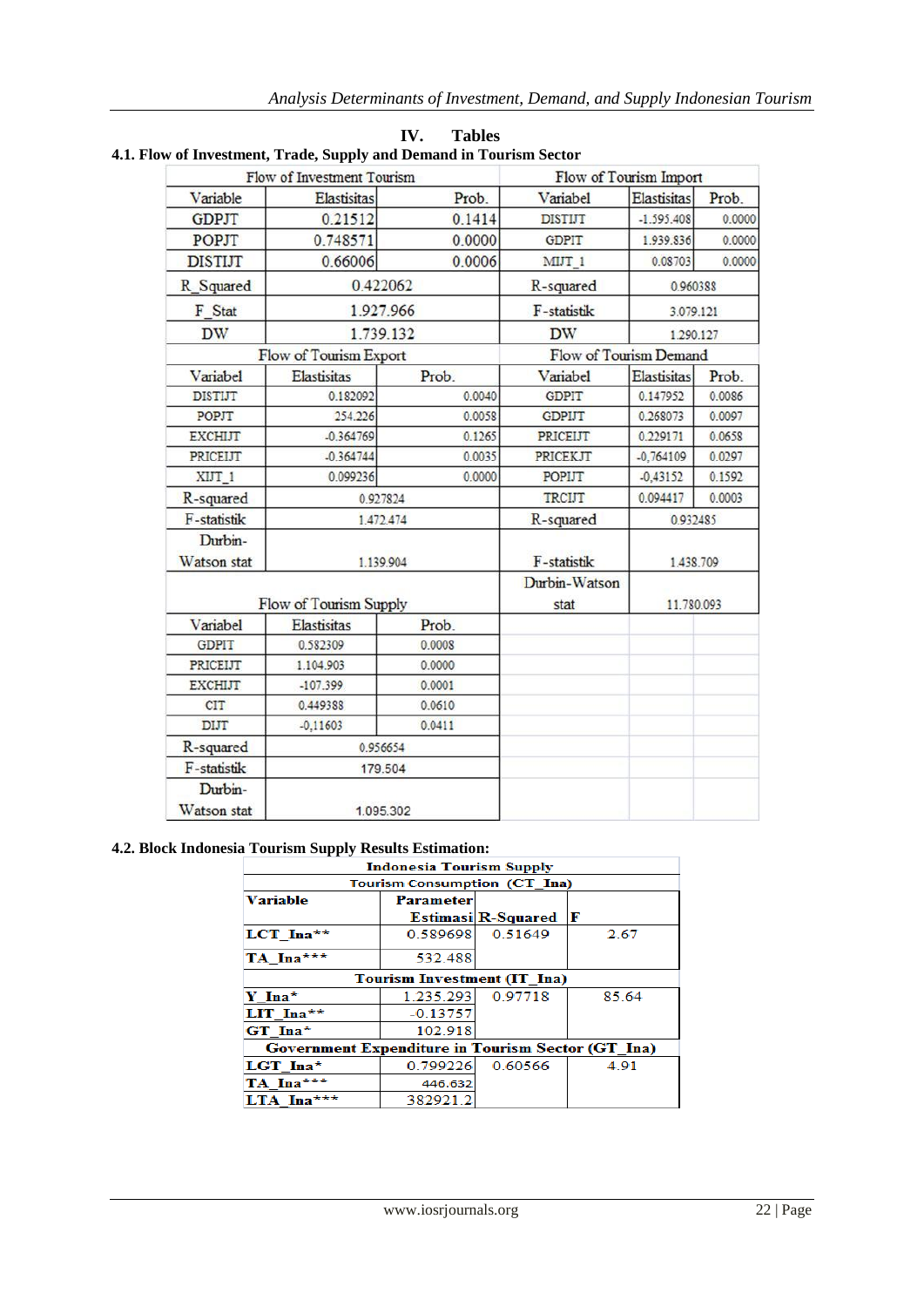|  |  | <b>4.3. Block Tourism Demand Estimation Results</b> |  |
|--|--|-----------------------------------------------------|--|
|  |  |                                                     |  |

| ASEAN5+                                                              |                                                  |           |         | <b>Jepang</b>                                                    |                                                                |                  | EU      |                                                               |                                                           |                  |         |
|----------------------------------------------------------------------|--------------------------------------------------|-----------|---------|------------------------------------------------------------------|----------------------------------------------------------------|------------------|---------|---------------------------------------------------------------|-----------------------------------------------------------|------------------|---------|
| <b>Variable</b>                                                      | <b>Parameter</b><br><b>Estimation</b>            |           |         | <b>Variable</b>                                                  | <b>Parameter</b><br><b>Estimation</b>                          |                  |         | <b>Variable</b>                                               | <b>Parameter</b><br><b>Estimated</b>                      |                  |         |
|                                                                      |                                                  | R-squared | F       |                                                                  | Tourism Arrival (TA_JPN)                                       | <b>R-Squared</b> | F       |                                                               | <b>Tourism Arrival (TA_EU)</b>                            | <b>R-Squared</b> | F       |
| PINA ASEAN5+***                                                      | Tourism Arrival Asean (TA_Asean5+)<br>$-4453,13$ | 0,59111   | 2,89    |                                                                  | 41681,4                                                        | 0,59253          | 4,65    | $Y$ EU**                                                      | $-0,01073$                                                | 0,85058          |         |
|                                                                      |                                                  |           |         | CPI_JPN***                                                       |                                                                |                  |         |                                                               |                                                           |                  |         |
| ER Asean5+**                                                         | $-3838,15$                                       |           |         | $D2***$                                                          | 79300.6                                                        |                  |         | $D1***$<br>$D2***$                                            | 22,7481                                                   |                  |         |
|                                                                      | Tourism Expenditure (TE Asean5+)                 |           |         |                                                                  | <b>Tourism Expenditure (TE JPN)</b>                            |                  |         |                                                               | $-22,6332$<br><b>Tourism Expenditure (TE EU)</b>          |                  | 14,23   |
|                                                                      |                                                  |           |         |                                                                  |                                                                |                  |         |                                                               |                                                           |                  |         |
| YC_Asean5+***                                                        | 56,23635                                         |           | 6.54    | YC JPN**                                                         | 66,86552                                                       |                  |         | YC EU***                                                      | 7,450054                                                  |                  | 6,12    |
| PINA ASEAN5+**<br>ER Asean5+**                                       | 270,4463<br>$-528.253$                           |           |         | PINA JPN***                                                      | $-78363,9$                                                     |                  |         | LTE EU**<br>$D2***$                                           | 0,477858<br>$-180, 105$                                   |                  |         |
| $D2***$                                                              | 94,1919                                          |           |         |                                                                  |                                                                |                  |         |                                                               |                                                           |                  |         |
|                                                                      |                                                  | 0.72336   |         |                                                                  |                                                                | 0,67011          | 5,08    |                                                               |                                                           | 0.70991          |         |
| $DI**$                                                               | Tourism Investment (IT Asean5+)                  |           |         | Y JPN***                                                         | <b>Tourism Investment (IT JPN)</b><br>0.596968                 |                  |         | $Y$ EU****                                                    | <b>Tourism Investment (IT EU)</b>                         | 0.44376          |         |
|                                                                      | 113053,8                                         |           | 1,48    |                                                                  |                                                                |                  | 0,87    |                                                               | $-0,01105$                                                |                  | 3,39    |
|                                                                      |                                                  |           |         |                                                                  |                                                                |                  |         | $R_EU^{\star\star\star}$                                      | $-17,9038$                                                |                  |         |
|                                                                      |                                                  | 0,25803   |         |                                                                  |                                                                | 0,17011          |         | $1+$                                                          | 188,7148                                                  |                  |         |
|                                                                      | CPI Asean5+                                      |           |         |                                                                  | CPI JPN                                                        |                  |         |                                                               | <b>CPI EU</b>                                             |                  |         |
| MS Asean5+*                                                          | 0,267154                                         |           | 4,35    | $R$ JPN*<br>MS JPN*                                              | $-1,45304$<br>$-0,00071$                                       |                  | 25,04   | $R$ $EU**$<br>MS EU*                                          | $-1,60562$<br>0,017215                                    | 0,98552          | 646,69  |
|                                                                      |                                                  |           |         |                                                                  |                                                                | 0,72493          |         |                                                               |                                                           |                  |         |
| Total Consumption in Tourism Sector (C_Asean5+)<br>Y_Asean5+*        | 0,701319                                         |           | 13380.5 | $Y$ JPN*                                                         | <b>Total Consumption in Tourism Sector (C_JPN)</b><br>84,15455 |                  | 105,22  | Y EU*                                                         | Total Consumption in Tourism Sector EU (C_EU)<br>0,709182 |                  | 5873,75 |
| LC_Asean5+***                                                        | $-0,05148$                                       |           |         | CPI JPN***                                                       | $-32,4295$                                                     |                  |         | LC EU*                                                        | 0,117204                                                  |                  |         |
| $DI**$                                                               |                                                  |           |         |                                                                  |                                                                |                  |         | $DI***$                                                       |                                                           |                  |         |
|                                                                      | 9,392831                                         |           |         | LC JPN**<br>$1***$                                               | 0,332111<br>130,0189                                           |                  |         |                                                               | $-82,467$                                                 |                  |         |
|                                                                      |                                                  | 0.99968   |         |                                                                  |                                                                | 0.96118          |         |                                                               |                                                           | 0,99928          |         |
|                                                                      |                                                  |           |         |                                                                  |                                                                |                  |         |                                                               |                                                           |                  |         |
| Government Expenditure for Tourism Sector (G_Asean5+)<br>Y Asean5+** | $-0,26128$                                       |           | 1904,4  | Government Expenditure for Tourism Sector (G_Jepang)<br>LG JPN** | 0,140256                                                       |                  | 224,42  | Government Expenditure for Tourism Sector (G_EU)<br>$Y$ EU*** | $-0,39284$                                                |                  |         |
| LG Asean5+*                                                          | 0.324774                                         |           |         | $C$ JPN*                                                         | 0,457655                                                       |                  |         | $C$ $EU**$                                                    | 0,992473                                                  |                  | 521,25  |
|                                                                      |                                                  |           |         | $DI**$                                                           |                                                                |                  |         |                                                               |                                                           |                  |         |
| $C$ Asean5+*                                                         | 0,632996                                         | 0.99777   |         |                                                                  | 47,00178                                                       | 0.98141          |         |                                                               |                                                           | 0.9919           |         |
|                                                                      | Tourism Export (X-Asean5+)                       |           |         |                                                                  | <b>Tourism Export (X_JPN)</b>                                  |                  |         |                                                               | Tourism Export (X_EU)                                     |                  |         |
| Y Asean5+ $*$                                                        | 0,080062                                         |           | 373,4   | LX JPN*                                                          | 1,01398                                                        |                  | 76,37   | $Y$ EU*                                                       | 0,003534                                                  |                  | 688,52  |
| LX Asean5+**                                                         | 0.529183                                         |           |         | $DI***$                                                          | $-8.7027$                                                      |                  |         | LX_EU*                                                        | 0,713894                                                  |                  |         |
|                                                                      |                                                  | 0,98875   |         |                                                                  |                                                                | 0,94728          |         | $DI**$                                                        | $-3,64342$                                                | 0,99387          |         |
|                                                                      | Tourism Import (M_Asean5+)                       |           |         |                                                                  | <b>Tourism Import (M_JPN)</b>                                  |                  |         |                                                               | <b>Tourism Import (M EU)</b>                              |                  |         |
| Y Asean5+****                                                        | 0,059373                                         |           | 226,43  | LM JPN*                                                          | 0,963199                                                       |                  |         | 42,64 Y EU*                                                   | 0,002546                                                  | 0,99238          | 553,3   |
| LM Asean5+*                                                          | 0.665885                                         |           |         |                                                                  |                                                                |                  |         | LM EU*                                                        | 0,684027                                                  |                  |         |
| $D1***$                                                              | $-8,35661$                                       | 0,98158   |         | $D1***$                                                          | $-7,95001$                                                     | 0.90937          |         | $DI**$                                                        | $-3,29274$                                                |                  |         |
|                                                                      | <b>USA</b>                                       |           |         |                                                                  | <b>AUSTRALIA</b>                                               |                  |         |                                                               | <b>ROW</b>                                                |                  |         |
|                                                                      | <b>Tourism Arrival (TA USA)</b>                  |           |         |                                                                  | <b>Tourism Arrival (TA AUS)</b>                                |                  |         |                                                               | <b>Tourism Arrival (TA ROW)</b>                           |                  |         |
| YC USA                                                               | 3607,559                                         | 0,33969   | 1,65    | Y Aus**                                                          | 731,474                                                        | 0.70484          |         | Y ROW*                                                        | 25397,15                                                  | 0,93462          |         |
| PINA USA**                                                           | $-252949$                                        |           |         | PINA AUS**                                                       | -385998                                                        |                  |         | PIna ROW*                                                     | $-2699.7$                                                 |                  |         |
| Pop USA**                                                            | 11397,8                                          |           |         | Pop_Aus**                                                        | 744107,3                                                       |                  |         | Pop_ROW*                                                      | 126,1582                                                  |                  |         |
| CPI USA**                                                            | $-7490.61$                                       |           |         |                                                                  |                                                                |                  |         |                                                               |                                                           |                  |         |
| ER USA****                                                           | $-119872$                                        |           |         | CPI Aus**                                                        | $-50675$                                                       |                  |         | CPI ROW*                                                      | -23530                                                    |                  |         |
|                                                                      |                                                  |           |         |                                                                  |                                                                |                  | 5,97    |                                                               |                                                           |                  | 35,74   |
|                                                                      | <b>Tourism Expenditture (TE USA)</b><br>33,32132 |           | 13,23   |                                                                  | <b>Tourism Expenditure (TE AUS)</b><br>82,91908                |                  |         |                                                               | <b>Tourism Expendditure (TE ROW)</b><br>0,97485           | 0,97821          | 112,22  |
| YC_USA*                                                              |                                                  |           |         | YC AUS**                                                         |                                                                |                  |         | LTE ROW*                                                      |                                                           |                  |         |
| LTE USA*                                                             | 0,465033                                         |           |         | PINA AUS***                                                      | $-709,678$                                                     |                  |         |                                                               |                                                           |                  |         |
| PINA_USA*                                                            | $-1538,55$                                       |           |         | ER Aus**                                                         | 949,3826                                                       |                  |         | $DI***$                                                       | $-14104,9$                                                |                  |         |
| ER USA***<br>$DI**$                                                  | $-1030,29$                                       |           |         | $D2***$                                                          | $-646,895$                                                     |                  |         |                                                               |                                                           |                  |         |
|                                                                      | $-173,733$                                       | 0.84107   |         |                                                                  | <b>Tourism Investment (IT AUS)</b>                             | 0,72704          | 6,66    |                                                               | <b>Tourism Investment (IT ROW)</b>                        |                  |         |
|                                                                      | <b>Tourism Investment (IT USA)</b>               |           |         |                                                                  |                                                                |                  |         |                                                               |                                                           |                  |         |
| <b>Intercept</b><br>Y USA***                                         | 42,89489<br>0,005309                             | 0,22211   | 1,21    | Y_Aus**                                                          | 0,011742                                                       |                  | 2,16    | Y ROW*<br>LIT ROW*                                            | 228,1958<br>0,903415                                      | 0,97202          | 147,63  |
| R USA****                                                            | $-14,0972$                                       |           |         | LIT_AUS***                                                       | $-0,34366$                                                     |                  |         | $D1*$                                                         | $-982,507$                                                |                  |         |
| LIT USA***                                                           | $-0.28897$                                       |           |         |                                                                  |                                                                | 0.33663          |         |                                                               |                                                           |                  |         |
|                                                                      | <b>CPI USA</b>                                   |           |         |                                                                  | <b>CPI_AUS</b>                                                 |                  |         |                                                               | <b>CPI ROW</b>                                            |                  |         |
| MS_USA*                                                              | 0,091821                                         | 0,83294   | 47,37   | R Aus***                                                         | $-3,05844$                                                     |                  | 27,09   | <b>MS ROW</b>                                                 | 0,000076                                                  | 0,61978          | 15,49   |
|                                                                      |                                                  |           |         | MS Aus*                                                          | 0,367095                                                       | 0,74037          |         |                                                               |                                                           |                  |         |
| <b>Total Consumpion in Tourism Sector (C_USA)</b>                    |                                                  |           |         |                                                                  | <b>Total Consumption in Tourism Sector (C_AUS)</b>             |                  |         |                                                               | <b>Total Consumption in Tourism Sector (C_ROW)</b>        |                  |         |
| Y USA*                                                               | 0,408032                                         |           | 7449,73 | Y Aus*                                                           | 1,550863                                                       | 0.99957          | 9834,25 | Y ROW*                                                        | 660,0488                                                  | 0,99046          | 441,41  |
| LC USA*                                                              | 0,651717                                         |           |         | CPI Aus**                                                        | 0,644418                                                       |                  |         | CPI ROW***                                                    | 206,8445                                                  |                  |         |
| $\mathbf{D1}^*$                                                      | $-73,4465$                                       |           |         | LC_AUS**                                                         | 0,100138                                                       |                  |         | LC ROW*                                                       | 0,891918                                                  |                  |         |
|                                                                      |                                                  | 0,99943   |         | $\mathbf{D1}^{\star\star}$                                       | $-6.54855$                                                     |                  |         | $D1*$                                                         | $-1496,55$                                                |                  |         |
|                                                                      |                                                  |           |         |                                                                  |                                                                |                  |         |                                                               | <b>Government Expenditure in Tourism Sector</b>           |                  |         |
| <b>Government Expenditure in Tourism Sector (G_USA)</b>              |                                                  |           |         | <b>Government Expenditure in Tourism Sector (G AUS)</b>          |                                                                |                  |         |                                                               | $(G_ROW)$                                                 |                  |         |
| Y USA*                                                               | $-0,45065$                                       |           | 1817,95 | Y Aus***                                                         | $-0,49661$                                                     | 0,9982           | 2362,3  | Y ROW**                                                       | $-108,964$                                                | 0,8912           | 34,81   |
| LG_USA*                                                              | 0.516773                                         |           |         | LG AUS**                                                         | 0.148019                                                       |                  |         | LG ROW*                                                       | 0.972479                                                  |                  |         |
| $C$ USA*                                                             | 0,752152                                         |           |         | $C$ Aus**                                                        | 0,710877                                                       |                  |         | $C$ ROW***                                                    | 0,023466                                                  |                  |         |
| $DI**$                                                               | 101,2839                                         | 0,99767   |         |                                                                  |                                                                |                  |         |                                                               |                                                           |                  |         |
|                                                                      |                                                  |           |         |                                                                  |                                                                |                  |         |                                                               |                                                           |                  |         |
| Y USA**                                                              | Tourism Export (X_USA)<br>0,010368               |           | 494,12  | Y Aus**                                                          | <b>Tourism Export</b> (X-AUS)<br>0,047813                      | 0,98213          | 233,58  | Y ROW*                                                        | Tourism Export (X-ROW)<br>455,2486                        | 0,96906          | 133,13  |
| ER USA**                                                             | 172,6296                                         |           |         | $LX$ $AUS**$                                                     | 0,490584                                                       |                  |         | LX ROW*                                                       | 0,814811                                                  |                  |         |
| LX_USA*                                                              | 0,759843                                         | 0.99147   |         |                                                                  |                                                                |                  |         | $D1***$                                                       | $-1426,55$                                                |                  |         |
|                                                                      | Tourism Import (M_USA)                           |           |         |                                                                  | <b>Tourism Import (M_AUS)</b>                                  |                  |         |                                                               | <b>Tourism Import (M_ROW)</b>                             |                  |         |
| Y USA*                                                               | 0,018025                                         |           | 1053,79 | Y Aus*                                                           | 0,09678                                                        |                  | 1084,07 | Y ROW*                                                        | 430,5336                                                  | 0,96675          | 123,59  |
| ER_USA**                                                             | 88,7776                                          |           |         | ER Aus**                                                         | 3,761651                                                       |                  |         | LM ROW*                                                       | 0,822421                                                  |                  |         |
| LM_USA*                                                              | 0,466925                                         | 0,99598   |         | $D1***$                                                          | 1,213603                                                       | 0,99609          |         | $D1***$                                                       | $-1379,93$                                                |                  |         |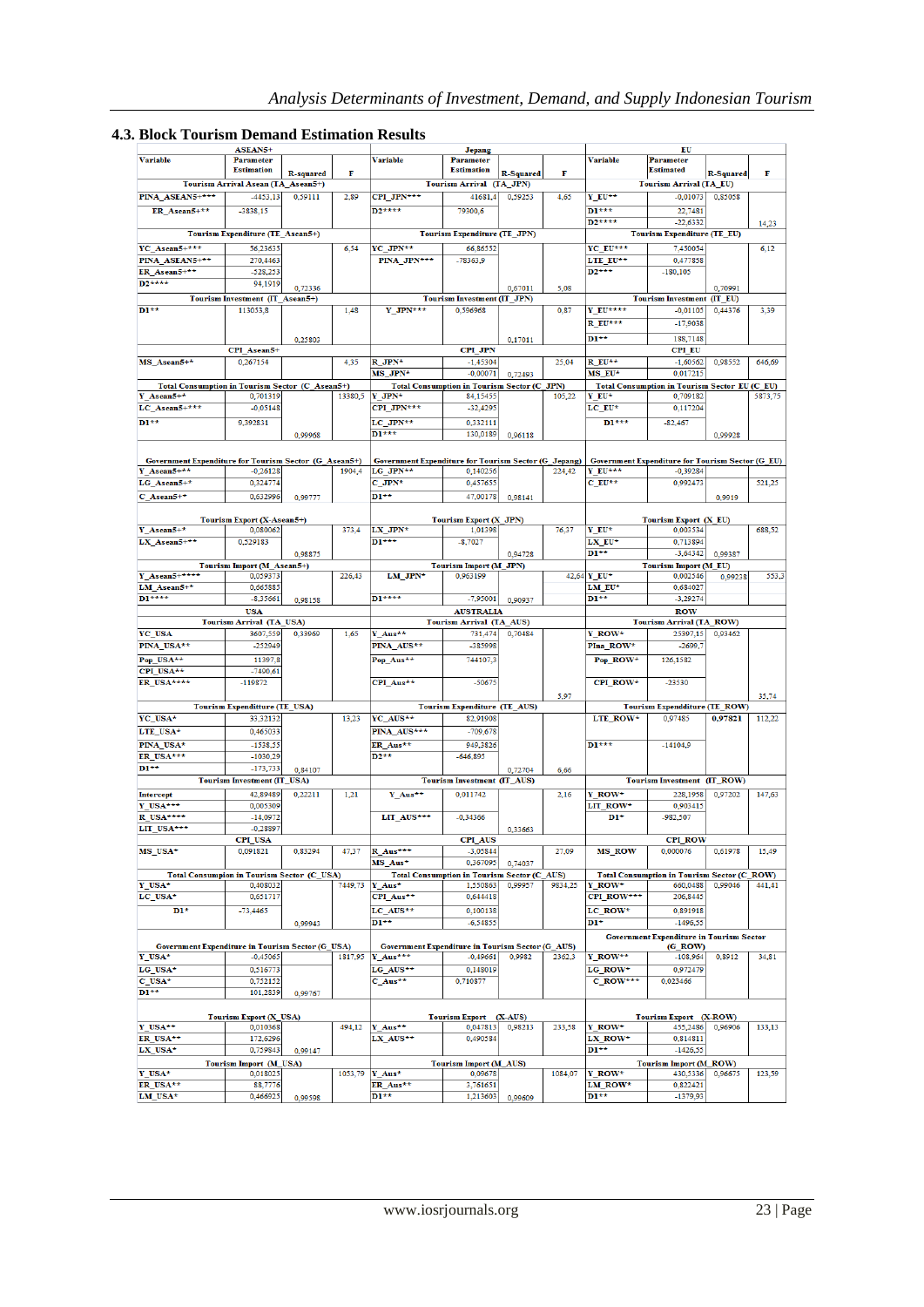# **4.4. The Simulation Results**

| Variable           | Change (%)             |                          |               |                      |                         |              |                            |  |
|--------------------|------------------------|--------------------------|---------------|----------------------|-------------------------|--------------|----------------------------|--|
|                    | SIM1                   | SIM <sub>2</sub>         | SIM3          | SIM <sub>4</sub>     | SIM5                    | SIM6         | SIM7                       |  |
| Asean5:            |                        |                          |               |                      |                         |              |                            |  |
| TA Asean           | 18,8                   | 20,4                     | $-98.5$       | 14,2                 | 14,2                    | $-172.4$     | $-32,949247$               |  |
| TE Asean           | 6,03984064             | 6,03984064               | 6,03984064    | 6,03984064           | 6,03984064              | 6,03984064   | $-12,729185$               |  |
| I Asean            | $-159,18396$           | $-163,5343$              | $-159,40864$  | -159,40864           | $-153,46771$            | -159,40864   | 0                          |  |
| CPI Asean          | $-0,0045869$           | $-0,5572601$             | $-89,00158$   | O                    | O                       |              | $\mathbf 0$                |  |
| C asean            | 1,31066242             | $-1,7003188$             | $-1,487779$   | 13,0534892           | $-1,6826072$            | $-1,6826072$ | 0                          |  |
| G Asean            | $-0,0577034$           | $-2,6543566$             | $-2,1927294$  | 27,813041            | $-2,5966532$            | $-2,5966532$ | 0                          |  |
| X Asean            | 5,23978686             | 3,46358792               | 3,46358792    | 3,46358792           | 3,46358792              |              | 3,46358792 0,68669528      |  |
| M Asean            |                        |                          |               |                      | 6,89935065              |              |                            |  |
|                    | 8,03571429             | 6,89935065               | 6,89935065    | 6,89935065           |                         | 6,89935065   | 0,53151101                 |  |
| Jepang:            |                        |                          |               |                      |                         |              |                            |  |
| TA JPN             | $-2,0758203$           | $-2,9995682$             | 95,7458303    | $-2,0758203$         | $-2,0758203$            | $-11,86814$  |                            |  |
| TE JPN             | 20,3012287             | 20,3012287               | 20,3012287    | 20,3012287           | 20,3012287              | 20,3012287   | 3,18265683                 |  |
| I JPN              | 142,445642             | 139,518055               | 137,118795    | 137,118795           | 113,406915              | 137,118795   | 0                          |  |
| CPI JPN            | 0                      | $-0,0840336$             | 10            | 0                    | 0                       | 0            | 0                          |  |
| C JPN              | $-3,7609174$           | $-6,3870239$             | $-17,960905$  | 7,53074684           | $-6,4939695$            | $-6,4939695$ | 0                          |  |
| $G$ _JPN           | $-7,8026634$           | -10,738499               | $-21,531477$  | 2,23970944           | $-10,835351$            | $-10,835351$ | 0                          |  |
| X JPN              | $-88,424979$           | $-88,357748$             | $-88,357748$  | $-88,357748$         | -88,357748              | $-88,357748$ | $-2,4061598$               |  |
| M JPN              | 11,4566285             | 10,8837971               | 10,8837971    | 10,8837971           | 10,8837971              | 10,8837971   | 0.22140221                 |  |
| USA:               |                        |                          |               |                      |                         |              |                            |  |
| TA_USA             | $-0,000646$            | $-2,1596584$             | $-85,287255$  | $-0,000646$          | $-0,000646$             | $-10,000452$ | -11,147863                 |  |
| TE USA             | $-10,642913$           | $-10,642913$             | $-10,642913$  | $-10,642913$         | -10,642913              | $-10,642913$ | $-10,910027$               |  |
| <b>IINA USA</b>    | $-42,034423$           | -99,963054               | -47,065212    | $-47,065212$         | $-52,358962$            | -99,947065   | 0                          |  |
| CPI USA            | 0                      | 0,28376844               | 10,045403     |                      | n                       |              | 0                          |  |
| C USA              | 0,66595602             | $-0,8154115$             | $-2,5055771$  | 14,1125532           | $-0,7725529$            | $-0,7725529$ | 0                          |  |
| G USA              | $-0,0527108$           | 1,02911647               | $-1,87249$    | 26,6767068           | 1,10441767              | 1,10441767   | 0                          |  |
| XINA USA           | $-1,5656712$           | $-2,5224703$             | $-2,5224703$  | $-2,5224703$         | $-2,5224703$            | $-2,5224703$ | 7,37656157                 |  |
| M USA              | 2,51177394             | 0,23547881               | 0,23547881    | 0,23547881           | 0,23547881              | 0,23547881   | 5,01174628                 |  |
| Uni Eropa          |                        |                          |               |                      |                         |              |                            |  |
| TA_EU              | 0,02894356             | 0,02894356               | 0,23154848    | 0                    | 0                       | -9,9855282   |                            |  |
|                    | $-2,15554$             | $-2,15554$               | $-2,15554$    | $-2,15554$           | $-2,15554$              | $-2,15554$   | 1,85434662                 |  |
| TE EU              |                        |                          |               |                      |                         |              | 0                          |  |
| I EU               | $-149,01382$           | $-149,55373$             | $-148,3558$   | $-148,34936$         | $-143,50767$            | $-148,34936$ |                            |  |
| CPI EU             | 0                      | $-0,3275109$             | 9,98908297    |                      | 0                       |              | 0<br>0                     |  |
| C EU               | 4,28273277             | 1,61214754               | 1,80488117    | 16,8615299           | 1,61960133              | 1,61960133   |                            |  |
| G EU               |                        |                          |               |                      |                         |              |                            |  |
|                    | 5,12446138             | 3,16762224               | 3,49880702    | 29,4238097           | 3,17830562              | 3,17830562   |                            |  |
| X EU               | 11,0843983             | 9,4453583                | 9,4453583     | 9,4453583            | 9,4453583               | 9,4453583    | 0,19962695                 |  |
| M EU               | 14,4078771             | 12,54191                 | 12,54191      | 12,54191             | 12,54191                | 12,54191     | 0,46635847                 |  |
| Autralia           |                        |                          |               |                      |                         |              |                            |  |
| TA_Aus             | 13,7372178             | 29,8393092               | $-170,7367$   | 11,9083267           | 11,9083267              | 0,71741605   | 0                          |  |
| TE_Aus             | $-17,936775$           | $-17,936775$             | $-17,936775$  | $-17,936775$         | $-17,936775$            | $-17,936775$ | 12,0777892                 |  |
| I AUS              | 243,485021             | 215,668905               | 217,728376    | 236,72786            | 203,055672              | 236,72786    | 0                          |  |
| CPI_Aus            |                        | $-1,0093727$             | 9,94953136    | 0                    | 0                       |              |                            |  |
| $C_{\_Aus}$        | 7,1372549              | 4,05882353               | 5,98039216    | 19,8627451           | 4,21568627              | 4,21568627   | $\bf{0}$                   |  |
| G_Aus              | 7,79896014             | 5,02599653               | 8,01559792    | 29,8526863           | 5,28596187              | 5,28596187   | 0                          |  |
| X_Aus              | 3,13116115             | 1,42679257               | 1,42679257    | 1,42679257           | 1,42679257              | 1,42679257   | 0,5776693                  |  |
|                    | $-10,81104$            | $-14,084233$             | $-14,084233$  | $-14,084233$         | $-14,084233$            | $-14,084233$ | $\pmb{0}$                  |  |
| M_Aus              |                        |                          |               |                      |                         |              | 2,11352434                 |  |
| Rest of The Worrld |                        |                          |               |                      | 0,40666745              |              | 0                          |  |
| TA_ROW             | 2,36100744             | 0,50308762               | 0,50308762    | 0,40666745           |                         | -9,6340983   |                            |  |
| TE ROW             | 2,64595713             | 2,64595713               | 2,64595713    | 2,64595713           | 2,64595713              |              | 2,64595713 0,17266218      |  |
| I_ROW              | 3,92100131             | 3,19338177               | 3,18480893    | 2,97048801           | $-7,3265608$            | 2,97048801   | 0                          |  |
| CPI_ROW            | 1,12089376             | $-0,3773306$             | 10,0066588    | 0,00554898           | 0,00554898              | 0,00554898   | 0                          |  |
| $C_ROW$            | 2,27604172             | 1,4016984                | 1,79092869    | 16,62828             | 1,41611434              | 1,41611434   | 0                          |  |
| G_ROW              | -3,6637055             | $-3,6520931$             | $-1,3992916$  | 4,62753295           | -1,5560588              | $-1,5560588$ | 0                          |  |
| X ROW              | 5,2810965              | 3,66806099               | 3,66806099    | 3,66806099           | 3,66806099              | 3,66806099   | $-0,3762439$               |  |
| M ROW              | 5,15410467             | 3,60518836               | 3,60518836    | 3,60518836           | 3,60518836              | 3,60518836   | $-0,3744247$               |  |
| Penawaran          |                        |                          |               |                      |                         |              |                            |  |
| $CT_$ Ina          | 0,00162322             | $-0,0253032$             | 0,10006684    | 0,001632             | 0,001278                | 0            | $-0,477236$                |  |
| IT Ina<br>GT-Ina   | 0,00731687<br>0,000172 | $-0,0999999$<br>0,000173 | 0<br>0,100008 | 0,006872<br>0,001223 | 0,010487<br>$-0,001742$ | $\mathbf{0}$ | 0 0,00011629<br>0,00017252 |  |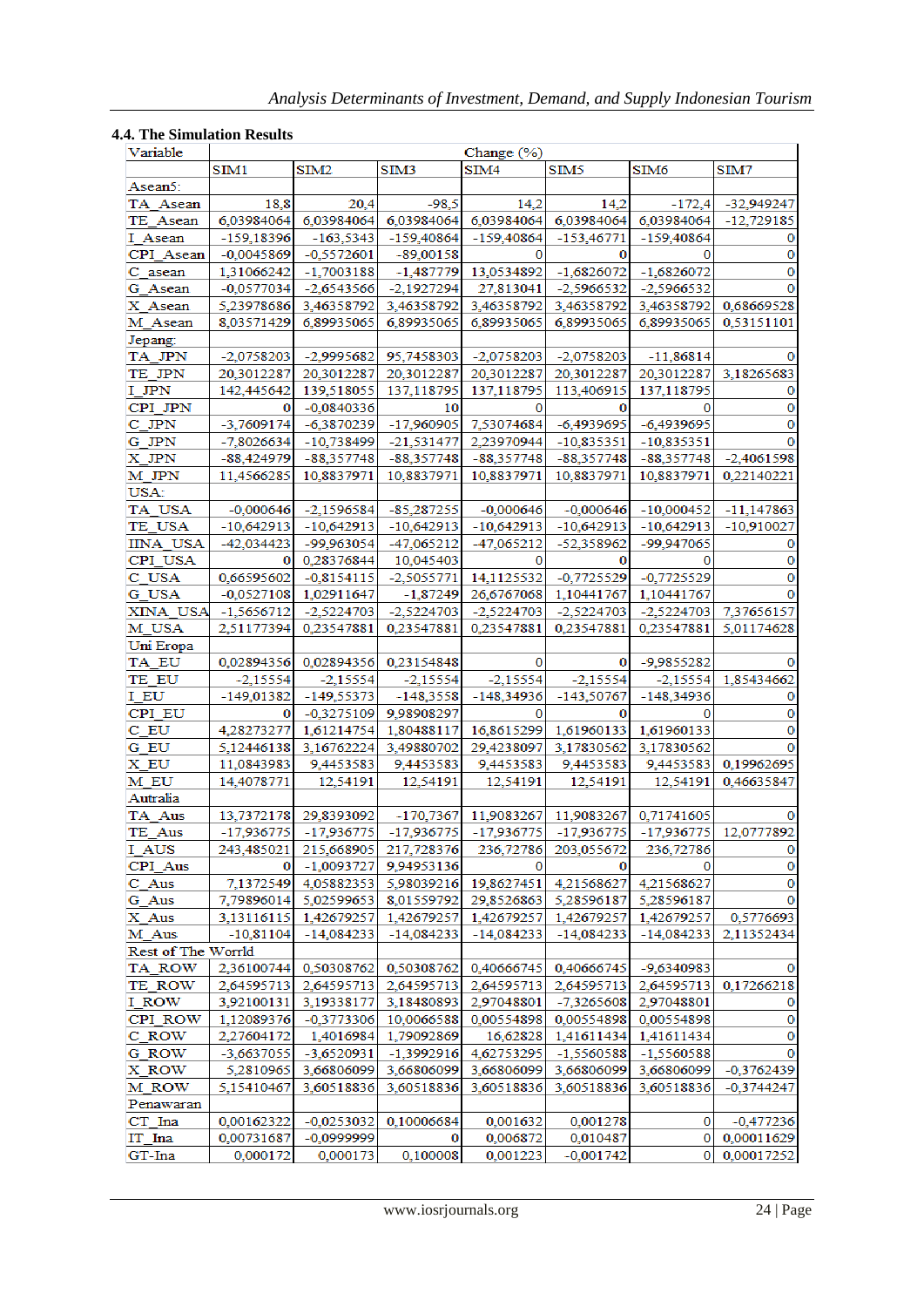## **V. Conclusions And Policy Implications**

1 . Factors affecting investment ( inward ) and the Indonesian tourism trade is the population of the country of origin of tourists , the distance between origin countries of foreign tourists to Indonesia , Indonesia's economic growth , the economic growth of the country of origin of tourists , Indonesian tourism prices , the exchange rate , the export value of tourism previous year , and the value of imports of tourism in the previous year with an average level of influence of these variables on the amount of investment and the value of trade ( exports and imports ) tourism amounted to 95 percent , which indicates that the explanatory variables in the empirical study is greatly to the development of the tourism trade and investment flows , while the remaining 5 percent is influenced by other factors such as factors beyond the research promotion , tourism prices from other countries ( competitors ) , market potential ( market share ) .

2.Dampak tourism investment flows towards tourism demand is empirically known only by 42 percent , which means that as long as the investments made by both the government , private , and foreign influences have produced a significant amount of demand for Indonesian tourism . While the contribution of tourism to supply tourism investment in Indonesia is empirically known by 96 percent , which means that the influence of tourism investment on very large amount of tourism supplys .

3 . Economic growth that a country ( country of origin of tourists) the number of foreign tourists visiting Indonesia tends to increase , while when economic growth occurs in the number of foreign tourists visiting Indonesia tends to decrease , this is because in times of economic growth in Indonesia increased commodity prices , including the price - tourism commodity prices will be more expensive than the previous

4 . Rupiah exchange rate against foreign currencies also affect the tourism price changes , so does the Indonesian consumer price index and the consumer price index Country of origin of tourists also affects the price of tourism in the country . Strengthening of the rupiah against foreign currencies would reduce the country of origin of tourists spending foreign tourists and foreign tourists while in Indonesia.

5 . Qualitative factors such as the economic crisis and travel warning travelers do not always affect the intention to visit Indonesia , as well as the intention of potential investors to invest in Indonesia him in the tourism sector especially from ASEAN ( Singapore , Malaysia ) , Japan , and South Korea as the Bali Bombing I and II .

6 . Increased demand for , and supply of tourism have not been able to reduce the negative effects on the agricultural sector as a result of the liberalization trend in the tourism sector

## **Acknowledgment**

Based on the conslucion, some advices given as follow :

1 . Because of the large capacity of Indonesia's tourism sector to the national economy ( based on BPS data for 13.9 percent of total GDP in 2012 ) while the contribution of tourism is only about 6 per cent in the same year , the Indonesian tourism investment needs to be increased back the number and value of investments in the sector tourism ( considering the potential of natural and cultural , as well as the availability of adequate resources to support the growth of tourism ) .

2 . Investment to tourism supply of a state / regional tourist destination is generally done in order to improve the capacity and competitiveness of tourism itself, so that the available resources in a tourist area has added value , as well as the potential of a tourist area if it is supported by the large quality and quantity of investment made , in this case the role of government , private , and foreign indispensable . Given the conditions have not been optimal investment made in eastern Indonesia and other regions in Indonesia , it would require the development of appropriate investment strategy to attract investors, both domestic and foreign , one of them by providing facilities for the investors as profit returns ( discount rate) are sufficiently attractive to potential investors , investment promotion intensively conducted by foreign governments , the Act and the regulations supporting the investment climate and investment certainty , housekeeping services system administration services such as licensing , tax services , reform the banking system and international payments sufficient , tax incentives for investors such as tourism tax holiday , tax allowance and product subsidies , facilities and supporting infrastructure such as adequate tourism ports, airports , terminals , roads , bridges , and others.

3 . The impact of economic growth both individually and simultaneously should pay attention to and consider their impact on the various sectors of the economy . Lack of consistent data on sectoral budgets in particular tourism and other sectors related to the impact of fiscal policy making sector becomes the focus , besides the preparation of special tourism sector analysis of data such as Input - Output tables tourism .

4 . The role of fiscal policy in particular government expenditure is still very dominant in influencing the economy so the need for improvement of fiscal policy in the future . So is the policy of increased investment especially in infrastructure is needed to support the growth of tourism . Besides, the government also should be able to make a well-planned program planning and careful investment in the development of tourism in particular , to be coordinated and integrated with other sectors since tourism is a sector that provides significant multiplier effect on the development of other sectors .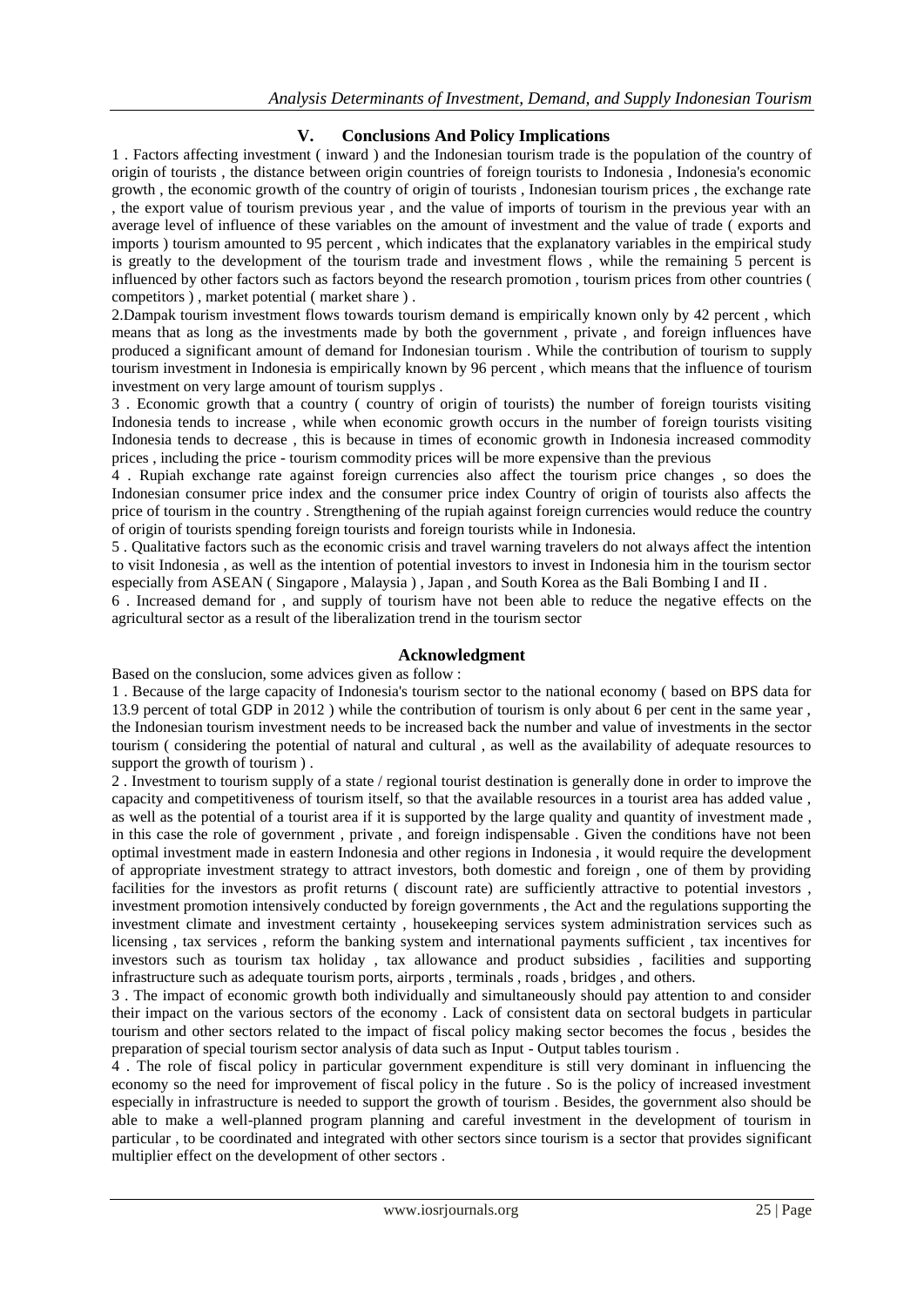7 . The Increasing of investment and tourism trade has not been able to bring the desired level of prosperity for the local community , therefore in an effort to increase investment and trade tourism needs government attention to the negative impacts of tourism development to local communities through policies and pro -poor local communities meibatkan to people not just be a spectator in the popularity of liberalization and economic growth in tourism .

#### **References**

- [1]. Alguacil, Ma. Teresa & Cuadros, Ana & Orts, Vicente, 2002[.Foreign Direct Investment, Exports and Domestik Performance in](http://ideas.repec.org/a/eee/ecolet/v77y2002i3p371-376.html)  [Mexico: a Causality Analysis,.](http://ideas.repec.org/a/eee/ecolet/v77y2002i3p371-376.html) [Economics Letters,](http://ideas.repec.org/s/eee/ecolet.html) Elsevier, vol. 77(3), pages 371-376, November.
- [2]. Anderson, James E. 1979. A Theoretical Foundation For The Gravity Equation, American Economic Review 69, 106-116<br>[3]. Antariksa B. 2010. Pengaruh Liberalisasi Perdagangan Jasa terhadap Daya Saing Kepariwisataan Indone
- [3]. Antariksa B. 2010. Pengaruh Liberalisasi Perdagangan Jasa terhadap Daya Saing Kepariwisataan Indonesia. Prosiding Pertemuan Diklat Pariwisata tingkat Lanjutan Tahun 2010; Jakarta, 29 Juli 2010. Jakarta: Pusdiklat Kemenbudpar.
- [4]. Antara, Made. 1999. Dampak Pengeluaran Pemerintah dan Wisatawan terhadap Kinerja Perekonomian Bali: Pendekatan Sosial Accounting Matrix. (Disertasi). Bogor: IPB
- [5]. Archer, Brian & Cooper. 1994. The Positive and Negatif Impacts of Tourism. Oxford: Butterworth-Heinemann.
- [6]. Barudin. 2011. Dampak Liberalisasi Perdagangan dan Peningkatan Permintaan Pariwisata terhadap Kinerja Ekonomi Makro dan Sektoral di Indonesia. (Thesis). Bogor: IPB
- [7]. Choyakh H. 2008. Modeling Tourism Demand in Tunisia Using Cointegration and Error Correction Models. London: Physica-Verlag.
- [8]. Clarida, Richard & Gali, Jordi & Gertler, Mark, 2002. [A Simple Framework for International Monetary Policy Analysis.](http://ideas.repec.org/a/eee/moneco/v49y2002i5p879-904.html) [Journal of](http://ideas.repec.org/s/eee/moneco.html)  [Monetary Economics,](http://ideas.repec.org/s/eee/moneco.html) Elsevier, vol. 49(5), pages 879-904, July.
- [9]. Darmoyo J. 2003. Analisis Potensi Kecenderungan (Trend) Wisatawan Jepang terhadap Minat Obyek Wisata.. JIKP, Volume 4 April 2003.
- [10]. Deardoff, Alan. 1998. Determinants of Bilateral Trade: Does Gravity Works in a Neo Classical World?. National Bureau Economic Research. Working Paper no. 5377. In [The Regionalization of the World Economy](http://www.nber.org/books/fran98-1) , University of Chicago Press
- [11]. Deliarnov,1995. Pengantar Ekonomi Makro. Jakarta: UI- Press
- [12]. Djamaluddin, Idham. 2006. Aplikasi Gravity Model Dalam Estimsi Permintaan Jasa Pariwisata ASEAN. Thesis Universitas Indonesia. Depok. Universitas Indonesia
- [13]. Dornbusch, R., S. Fischer, dan R. Startz. 2004. Macroeconomics. 9th edition. McGraw-Hill, Boston
- [14]. Dunning, John H. 1980. Towards an Eclectic Theory of International Production: Some Empirical Tests. Reading University. England
- [15]. Durbarry, Ramesh. 2006. Tourism Expenditure in UK: Analysis of Competitiveness Using Gravity Based Model. Nothingham University Business School. England
- [16]. Gujarati, D. 1995. Basic Econometrics. Third Edition. McGraw-Hill, New York
- [17]. Goeldner, C. R., J. R. B. Ritchie and R. W. McIntosh. 2000. Tourism Components and Supply. In Tourism: Principles, Practices, Philosophies. New York, John Wiley and Sons Ltd.: 362-393
- [18]. Greene. 2000, Econometric Analysis. 4th ed., Englewood Cliffs, NJ: Prentice-Hall
- 
- [19]. Hady H. 2004. Ekonomi Internasional, Teori dan Kebijakan Perdagangan Internasional. Buku kesatu. Jakarta : Ghalia Indonesia. Hanafiah, M.H. & Harun, M.F. 2011. Trade and Tourism Demand: A case of Malaysia. International Conference on Business and Eonomic Research. Malaysia
- [21]. Heriawan R. 2004. Peranan dan Dampak Pariwisata pada Perekonomi Indonesia: Suatu Pendekatan Model I-O san SAM [Disertasi]. Bogor: IPB.
- [22]. Horváth E, Frechtling DC. 1999. Estimating the Multiplier Effects of Tourism Expenditures on a Lokal Economy through a Regional Input-Output Model. Journal of Traveo Researchvol. 37, no. 4 May 1999. hlm 324- 332.
- [23]. Intriligator, M.R. Bodkin and C. Hsiao. 1978. Econometrics Models, Techniques and Application. Prentice-Hall Inc., New Jersey
- [24]. Ishikawa. Jota & Horiuchi Eiji, 2012. [Strategic Foreign Direct Investment in Vertically Related Markets.](http://ideas.repec.org/p/eti/dpaper/12014.html) [Discussion papers](http://ideas.repec.org/s/eti/dpaper.html) 12014, Research Institute of Economy, Trade and Industry (RIETI).
- [25]. Koutsoyianis, A. 1977. Theory of Econometrics: An Introductory Exposition of Econometric Methods. Second Edition. The Macmillan Publisher Ltd,. London
- [26]. Krugman P, Maurice O. 2004. Economi Internasional: Teori dan Kebijakan. Edisi Kelima. Jilid I. Jakarta: Raja Grafindo Persada.
- [27]. Paul R. Krugman & Mauricen Stfeld, International Economics, Theory and Practics, London Scott, Foresman & Company, 1997
- [28]. Kweka J. 2004. Tourism and The Economiy of Tanzania: a CGE Analysis. Research Fellow Economic and Sosial Research Foundation. Oxford, UK: P.0. BOX 31226., 21 - 22 March 2004.
- [29]. Linneman, H. (1966). An Econometric Study of International Trade Flows. North-Holland. Amsterdam
- [30]. Lumaksono, Adi. 2011. Dampak Ekonomi Pariwisata Internasional Pada Perekonomian Indonesia: Suatu Pendekatan Ekonometrika dan Analisis Input-Output (Disertasi). IPB. Bogor
- [31]. Mankiw, N.G., D. Romer, dan D. Weil. 2002. A Contribution to the Empirics of Economic Growth, Quarterly Journal of Economics
- [32]. Mankiw, N.G. 2004. Macroeconomics. Harvard University. Worth Publisher Inc.
- [33]. Marpaung, Happy. 2002. Pengantar Pariwisata. Bandung : Alfabeta
- [34]. Mathieson, Alister dan Wall, Geofrey, 1982, Tourism: Economic, Physical, and SosialImpacts, Longman, London and New York
- [35]. Mason, P. 2003, Tourism Impacts, Planning and Management . Oxford [36]. Millberg, William. 1999. Foreign Direct Investment and Development: Reassessing the Costs and Benefits. International Monetary and Financial Issues for the 1990's, Vol. VII, UNCTAD: Geneva
- [37]. Nicholson W. 2005. Microeconomic Theory, Basic Principles and Extensions. Ninth Edition. Canada: Thomson South-western.
- [38]. Oktaviani R. 2008. Model Ekonomi Keseimbangan Umum: teori dan aplikasinya di Indonesia. Bogor: Departemen Ilmu Ekonomi FEM, IPB.
- [39]. Oktaviani R, Novianti T. 2009. Teori Perdagangan Internasional dan Aplikasinya di Indonesia. Bagian I. Bogor: Departemen Ilmu Ekonomi FEM, IPB.
- [40]. Peter H. **Lindert**, Thomas A. **Pugel**. International economis, Edition, 10, illustrated. Publisher, Irwin,**1996**.
- [41]. Pitana, I Gde, & Gayatri, Putu G. 2005. Sosiologi Pariwisata. Yogyakarta.: Andi
- [42]. Pramadhani, M., Bissoondeeal R., & Driffield, N. (2007). FDI, Trade and Growth, a Causality Link. Research Paper, Aston Business School. Aston University, Birmingham RP 0710.
- [43]. Pyndick, R.S. and D.L. Rubinfeld. 1991. Econometric Models and Economic Forecast. Third Edition. Mc Graw-Hill Inc, Singapore